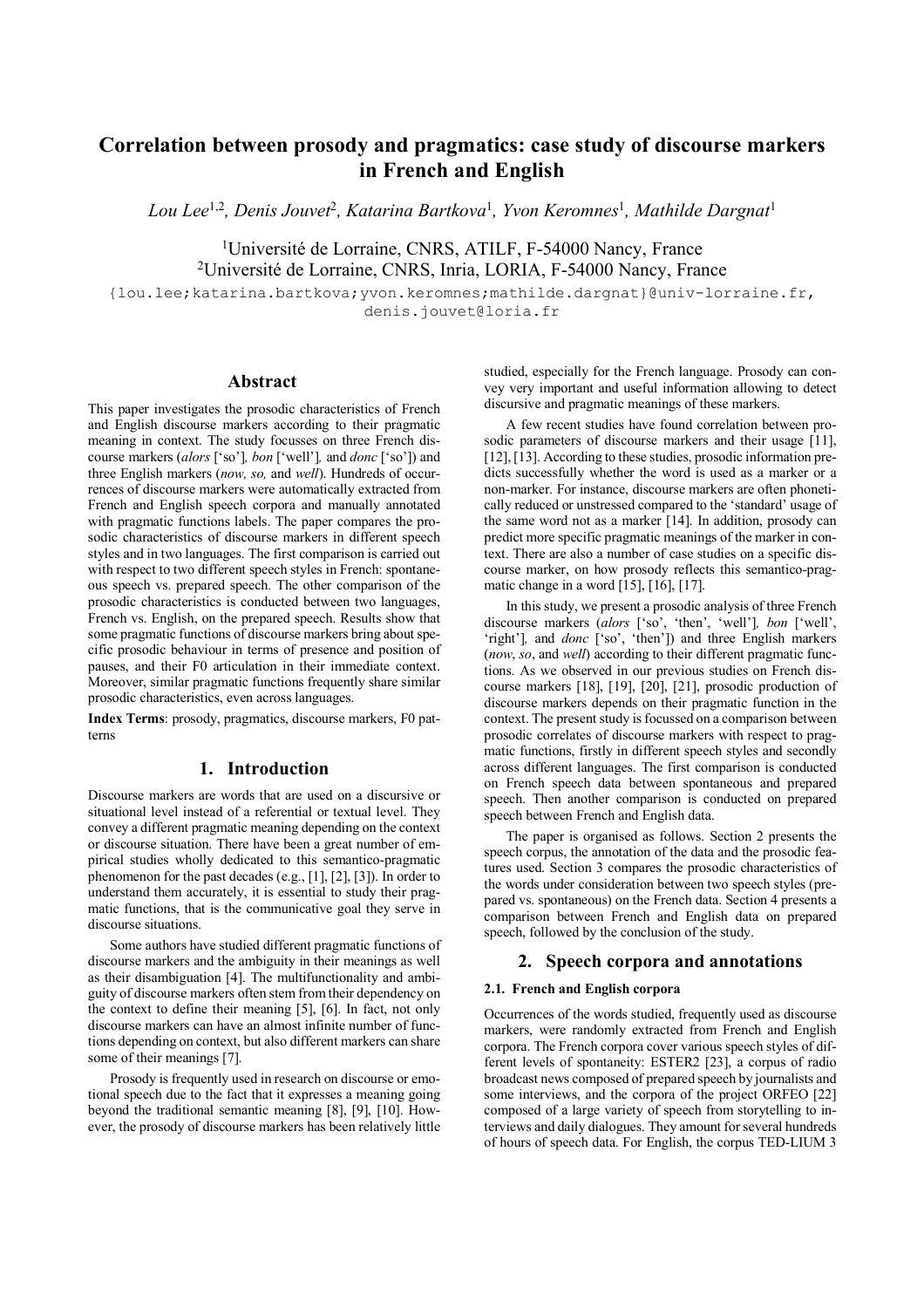|                           | French-spontaneous |     |       |       | French-prepared |      | English-prepared |       |      |  |
|---------------------------|--------------------|-----|-------|-------|-----------------|------|------------------|-------|------|--|
| <b>Pragmatic function</b> | alors              | bon | donc  | alors | bon             | donc | now              | so    | well |  |
| <b>Number of items</b>    | 668                | 570 | 618   | 125   | 106             | 161  | 76               | 109   | 108  |  |
| <b>Introduction</b>       | 12%                | 6%  | 6%    | 34%   | 20%             | 10%  | 33%              | 12%   | 6%   |  |
| <b>Resuming</b>           | 15%                |     | 22%   | 3%    |                 | 20%  | 13%              | 27%   | 9%   |  |
| Conclusion                | 14%                | 4%  | 23%   | 8%    | $0\%$           | 21%  |                  | 39%   |      |  |
| <b>Hesitation</b>         | 6%                 | 7%  | 9%    | 4%    | 8%              | 3%   |                  |       |      |  |
| <b>Parenthesis</b>        | 15%                | 17% | 18%   | 32%   | 26%             | 31%  | 54%              | 21%   | 24%  |  |
| Reformulation             | 3%                 | 8%  | $4\%$ | 2%    | 9%              | 7%   |                  |       | 5%   |  |
| Confirmation              |                    | 10% |       |       | 17%             |      |                  |       |      |  |
| <b>Closing</b>            |                    | 6%  |       |       | 8%              |      |                  |       |      |  |
| <b>Ouotation</b>          |                    |     |       |       |                 |      |                  | $1\%$ | 23%  |  |
| Self-response             |                    |     |       |       |                 |      |                  |       | 26%  |  |
| Turn-taking               | 11%                |     |       | 10%   |                 |      |                  |       | 6%   |  |

Table 1: *Number of occurrences of discourse markers, and percentage of associated pragmatic function*

[24] was used. It is composed of 452 hours of speech, recordings of TED Talks. Manual transcriptions of these corpora were automatically aligned with the speech signal allowing us to locate the positions of the words.

As already stated, the words under study are: *alors*, *bon*, *donc* for French, and *now*, *so*, *well* for English. These words, often used as discourse markers, were chosen because they are frequent in our corpora, and thus we can expect to have enough data for a relevant and reliable analysis. For French, 500 to 1,000 occurrences were randomly extracted for each word studied, with a context of 15 words before and 15 words after so that it is possible to understand the meaning and function of the word in its context. Each word occurrence was annotated manually with labels indicating its usage: discourse marker (DM) or not (non-DM). The annotation was further refined for the discourse markers to determine their pragmatic functions. For most of the words, approximately  $70\%$  of their occurrences were identified as discourse markers. The same process was conducted for the English data, but only 200 occurrences were extracted for each word studied. The phonemic segmentation of the words of interest (i.e., the word under study, and its immediate left and right context) was manually verified and corrected where necessary.

## **2.2. Pragmatic functions of discourse markers**

The semantic load of a word when used as a discourse marker is significantly lighter compared to the one when used as a nonmarker [1], [25]. A discourse marker conveys mainly pragmatic meanings in the discourse. Besides, more than one pragmatic meaning can be attributed to a discourse marker, depending on its context.

For each word under study, pragmatic function labels were chosen first according to the literature [26], [27], [28], [29], then were adjusted during the process of annotation to cover other pragmatic functions observed in our own speech data. Each discourse marker under study has from three up to seven different pragmatic functions, and these functions can be shared among different discourse markers (cf. [21] for more information on the annotation process). Table 1 shows the number of occurrences that are used as discourse markers, and the frequency of each pragmatic function for each discourse marker. The table excludes infrequent labels and complex discourse marker usages (when more than one marker is used in combination, for instance "*enfin bon*"), which explains why the sum of the percentages in the table does not reach 100%. This is particularly the case for "*bon*" which is frequently used with other markers, probably due to its monosyllabicity.

In the remainder of the paper, we will limit the analysis to pragmatic functions that are shared by several discourse markers and appear frequently in both languages. The following are the pragmatic functions considered in this study, with associated examples ({transcription, where '+' indicates the presence of a pause}, "file ID", and [time interval]):

- **Introduction** (to introduce a new topic or start talking): {that's what color printers do i'll show you in a moment that's actually quite useful ++ **now** the next question that you would like to ask is what would you like to} "George-Whitesides\_2009X" [386.955-395.960]
- **Conclusion** (to introduce a conclusion): {since been found in countless other + experiments around the globe from the us + to india  $++$  so + here's what i've learned  $++$  when it comes to poverty + we + the rich + should stop} "Rutger-Bregman\_2017" [573.910-591.840]
- **Parenthesis** (to add a comment or an extra information): {like ok let's look at television so they looked at an episode of lost **now** i don't have a tv which makes me a freak but very} "Jenny8Lee\_2008P" [744.995-749.985]
- **Resuming** (to continue a topic after a detour or a pause):  ${i'$ ve not yet done anything + to make any human being remember that i have lived  $++$  so fueled by that ambition he returned to the state legislature he eventually won a} "DorisKearnsGoodwin\_2008" [216.735-226.345]

#### **2.3. Prosodic parameters in question**

In the following we will analyse the presence of pauses before or after the discourse markers, as well as the evolution of the fundamental frequency.

The presence of pauses before and/or after the discourse markers is determined from the phonetic alignments, that were obtained automatically, checked manually and corrected when necessary, with respect to the studied discourse markers and their immediate left and right contexts.

The fundamental frequency values (F0) have been computed using the RAPT algorithm [30] from the SPTK toolkit [31], which provides good F0 estimates in many conditions [32]. The F0 values have been converted into semi-tones, in comparison to the median F0 value of each speaker [33]. This allows a better interpretation of the F0 values with respect to the speaker's theoretical vocal range, which extends from the median F0 value minus 6 semi-tones (half an octave below) to the median value plus 6 or 12 semi-tones (half an octave or an octave above). We analysed the F0 movements between the words under consideration and the stressed or potentially stressed vowels of their immediate contexts (i.e., previous and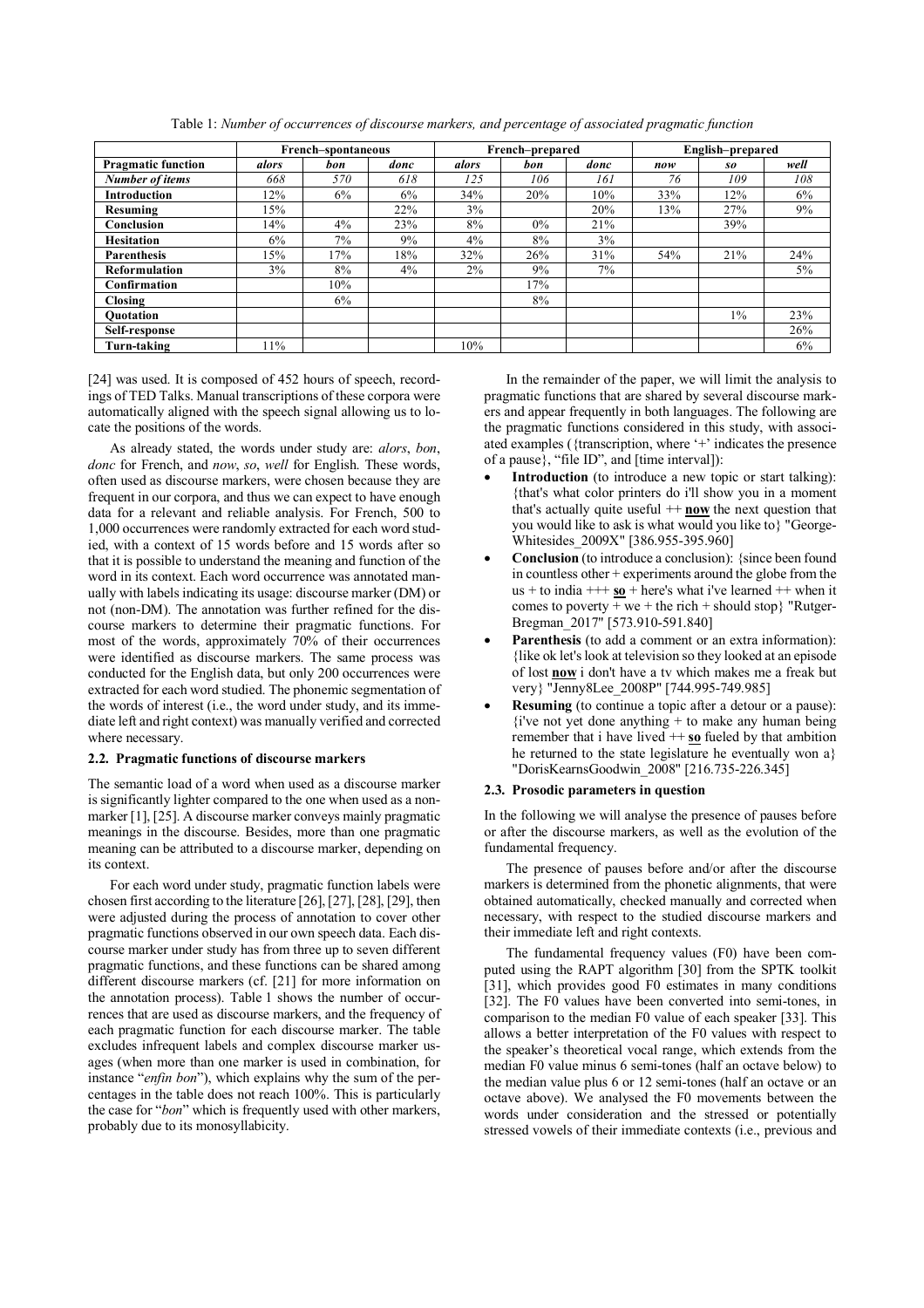|                           |                      |        | French-spontaneous |       |                | French-prepared |       | English-prepared |        |       |
|---------------------------|----------------------|--------|--------------------|-------|----------------|-----------------|-------|------------------|--------|-------|
| <b>Pragmatic function</b> | Position of pause(s) | alors  | bon                | donc  | alors          | bon             | donc  | now              | so     | well  |
|                           | No. of items         | 78     | 92                 | 19    | 57             | 72              | 18    | 98               | 54     | 67    |
| None                      | none                 | 58%    | 68%                | 53%   | 46%            | 75%             | 67%   | 59%              | 78%    | 70%   |
| (Non-DM usage)            | before only          | 37%    | 5%                 | 21%   | 37%            | 6%              | 6%    | 8%               | 15%    | 3%    |
|                           | before and after     | $0\%$  | $0\%$              | $0\%$ | 9%             | $4\%$           | 17%   | $2\%$            | $0\%$  | $0\%$ |
|                           | No. of items         | 69     | 33                 | 32    | 42             | 21              | 16    | 25               | 13     | 7     |
|                           | none                 | 13%    | 30%                | 41%   | 10%            | 29%             | 94%   | 12%              | 15%    | 43%   |
| <b>Introduction</b>       | before only          | 57%    | 48%                | 56%   | 69%            | 67%             | 6%    | 52%              | 46%    | 57%   |
|                           | before and after     | 29%    | 6%                 | $3\%$ | 19%            | 5%              | $0\%$ | 32%              | 31%    | $0\%$ |
|                           | No. of items         | 100    |                    | 136   | $\overline{4}$ |                 | 32    | 10               | 28     | 10    |
| Resuming                  | none                 | 12%    |                    | 29%   | 0%             |                 | 31%   | $0\%$            | 4%     | 0%    |
|                           | before only          | 73%    |                    | 65%   | 75%            |                 | 53%   | 70%              | 61%    | 60%   |
|                           | before and after     | 13%    |                    | 5%    | 25%            |                 | 12%   | 30%              | 32%    | 40%   |
| Conclusion                | No. of items         | 92     | 20                 | 139   | 10             | $\theta$        | 33    |                  | 41     |       |
|                           | none                 | 34%    | 10%                | 42%   | 30%            | 0%              | 55%   |                  | 24%    |       |
|                           | before only          | 36%    | 50%                | 50%   | 50%            | $0\%$           | 39%   |                  | 61%    |       |
|                           | before and after     | $10\%$ | 40%                | $4\%$ | $20\%$         | $0\%$           | $0\%$ |                  | $12\%$ |       |
| <b>Parenthesis</b>        | No. of items         | 101    | 97                 | 110   | 40             | 28              | 50    | 41               | 23     | 26    |
|                           | none                 | 36%    | 54%                | 57%   | 42%            | 39%             | 84%   | 20%              | 43%    | 15%   |
|                           | before only          | 54%    | 36%                | 38%   | 40%            | 32%             | 8%    | 54%              | 48%    | 62%   |
|                           | before and after     | 8%     | 8%                 | $2\%$ | $10\%$         | 21%             | $0\%$ | 24%              | $4\%$  | 15%   |

Table 2: *Number of occurrences of discourse markers and percentage of position of pause(s) in the immediate context*

following words). In French, we have considered the F0 value on the last (potentially stressed) vowel of the left context (w-1), on the last (potentially stressed) vowel of the word under consideration, and on the last (potentially stressed) vowel of the following word  $(w+1)$ . In English, we have considered the F0 values on the stressed vowel of the left context (w-1), on the vowel of the word under consideration (all the English markers studied are monosyllabic), and on the stressed vowel of the following word  $(w+1)$ . A vector quantisation procedure was then applied to all the data to extract representative patterns of F0 movements. Furthermore, patterns of difference in value of under 3 semi-tones were merged. Then the patterns were interpreted in terms of F0 movements (rising, plateau or falling) depending on whether the difference in the F0 values was larger than 3 semi-tones or not [34].

This led to a set of 15 patterns that are later denoted according to the F0 movements, and to the F0 level on the discourse markers. For example, 'r H p' indicate a high F0 level on the word in question, rising from the left context, and plateau toward the right context. F0 values for frequently used patterns are reported in Table 3. In the examples reported, the notations for the slopes are 'rr' when rising more than 6 semi-tones, 'r' when rising more than 3 semi-tones, 'p' when it is a plateau and 'f' when falling. The F0 level on the words in question is denoted 'H' for high (more than 3 semi-tones above median value), 'Mh' for medium-high ( about 1 semi-tone above median value), 'M' for median value, and 'L' for low, (lower than 3 semi-tones beneath median value).

Table 3: *F0 values (compared to speaker's median F0 value) for frequently obtained F0 patterns*

|         | No. of items | F0 on w-1 | F0 on w | $F0$ on $w+1$ |
|---------|--------------|-----------|---------|---------------|
| rr-H-p  | 63           | $-1.2$    | 7.2     | 5.3           |
| r-H-f   | 135          | $-0.8$    | 3.6     | 0.6           |
| p-Mh-p  | 137          | 1.7       | 1.2     | 3.7           |
| $f-M-p$ | 215          | 3.6       | 0.1     | 0.1           |
| r-M-p   | 133          | $-4.9$    | $-0.4$  | $-0.5$        |
| $p-M-p$ | 388          | $-0.3$    | $-0.5$  | $-0.3$        |
| p-M-rr  | 69           | $-1.6$    | $-0.8$  | 8.7           |
| $p-L-r$ | 136          | $-2.5$    | $-4.0$  | 0.9           |

# **3. Impact of speaking style**

The first set of comparisons concerns the behaviour of the prosodic parameters according to the speaking style, that is spontaneous speech vs. prepared speech in French.

## **3.1. Pauses before and/or after discourse markers**

The presence of pauses immediately before and after the words under study is detailed in Table 2. The table shows the number of occurrences of the words used as a non-marker, and then those of each pragmatic function when used as a discourse marker. Regarding the presence of pauses, there are four possible contexts: no pause (neither before nor after), a pause before only, a pause after only, and a pause before and after.

The first observation we can draw from the table is the difference of pause occurrences between the usage of the word as non-DM (i.e., with its original lexical meaning) and the usage of the word as a discourse marker. Non-DM are most frequently accompanied by an absence of pause, both before and after the word.

When the words are used as discourse markers, for most of the cases, there are frequent occurrences of pauses, mainly before the discourse marker, and to a smaller extent before and after the discourse marker. Overall, pause occurrences are quite similar between spontaneous speech and prepared speech for the discourse markers '*alors*' and '*bon*'. '*bon'* was never used to introduce a conclusion in prepared speech, whereas it was used for that in spontaneous speech with a pause before, and also after it. However, significant differences are observed for the discourse marker '*donc*'. For the pragmatic function 'Introduction', '*donc'* is almost always produced without a pause in prepared speech, whereas a pause before is the prevalent case in spontaneous speech. We observe a somewhat similar behaviour for the pragmatic functions 'Conclusion' and 'Parenthesis', but the difference in the presence of pauses before, between prepared and spontaneous speech, is much smaller.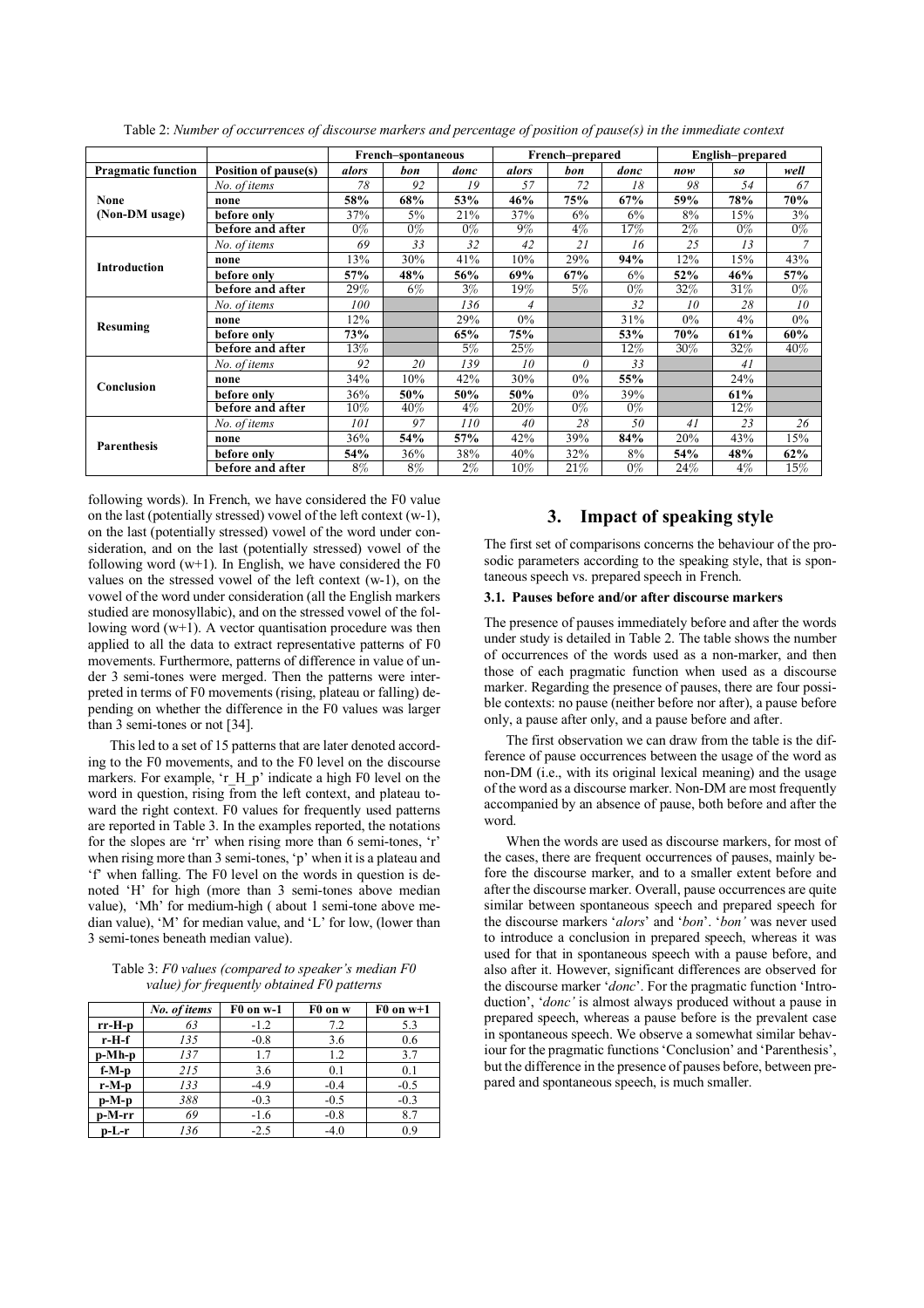|                        |                           | <b>NoItems</b> | $rr_H_p$ | r H f | $p_Mh_p$ | $f_M_p$ | $r_M_p$ | $p_M_p$ | f M p | M rr  | $p_Mp_p$ | $p_L r$ |
|------------------------|---------------------------|----------------|----------|-------|----------|---------|---------|---------|-------|-------|----------|---------|
| None<br>(Non-DM usage) | <b>French-Spontaneous</b> | 181            | $2\%$    | 13%   | 8%       | 10%     | 6%      | 25%     | 3%    | 4%    | $7\%$    | 6%      |
|                        | <b>French-Prepared</b>    | 92             | 10%      | 11%   | 5%       | 16%     | 4%      | 11%     |       | 7%    | 4%       | 4%      |
|                        | <b>English-Prepared</b>   | 147            | $7\%$    | 10%   | 12%      | 7%      | 3%      | 19%     | 5%    | $1\%$ | $7\%$    | 5%      |
| <b>Introduction</b>    | <b>French-Spontaneous</b> | 28             |          | 11%   | 11%      | 14%     | $7\%$   | 25%     |       |       | 7%       | 11%     |
|                        | <b>French-Prepared</b>    | 25             | 4%       | 12%   | 4%       | 16%     | 4%      | 24%     | 12%   | 4%    | 4%       | 4%      |
|                        | <b>English-Prepared</b>   |                | 14%      | 29%   | 14%      |         |         | 14%     |       | 14%   |          | 14%     |
| <b>Conclusion</b>      | <b>French-Spontaneous</b> | 88             |          | 3%    | 3%       | 14%     | 9%      | 24%     | 2%    | $1\%$ | 15%      | 12%     |
|                        | <b>French-Prepared</b>    | $22^{1}$       | 5%       | 9%    | 5%       | 23%     |         | 18%     |       | 5%    | 14%      | 9%      |
|                        | <b>English-Prepared</b>   | 12             | 8%       |       | 25%      |         | 25%     | 42%     |       |       |          |         |
| <b>Parenthesis</b>     | <b>French-Spontaneous</b> | 193            | $1\%$    | $5\%$ | 3%       | 19%     | 11%     | 25%     | 8%    | 3%    | 7%       | 7%      |
|                        | <b>French-Prepared</b>    | 70             | $1\%$    | 10%   | 6%       | 24%     | 6%      | 11%     | 6%    | 3%    | 7%       | 9%      |
|                        | <b>English-Prepared</b>   | 22             | 5%       | 5%    | 18%      | 9%      | 18%     | 9%      | $5\%$ | 18%   |          | 9%      |

Table 4: *Number of occurrences of discourse markers and percentage of most frequent patterns*

#### **3.2. F0 articulation with left and right contexts**

Table 4 reports the frequency of the most frequently observed F0 patterns on French spontaneous and French prepared speech and English prepared speech, when there is no pause, neither before, nor after the word. The F0 values of the patterns are reported in Table 3.

'Falling-median-plateau', 'rising-median-plateau' and 'plateau-median' are frequent patterns for French words when not used as discourse markers, and even more frequent in spontaneous speech.

For the French language, and for the pragmatic function 'Introduction', the frequency of the F0 patterns is similar in spontaneous speech and prepared speech. This is almost the same for 'Conclusion' if we accumulate the frequencies of occurrences of the 'falling-median-plateau' and 'rising-median-plateau' patterns. For 'Parenthesis', the 'plateau-median-plateau' pattern is more frequently used in spontaneous speech.

Due to lack of space, we will not report results on patterns observed when there is a pause before, and when only the F0 articulation with to the right context is considered.

## **4. Comparison between the two languages**

In this section, we compare the prosodic characteristics of our discourse markers in French in English.

#### **4.1. Pauses before and/or after discourse markers**

Table 2 shows no significant differences between the English and the French words when the words are not used as discourse markers. In this case, most of the time, there is no pause, neither before, nor after the words under consideration.

When the English words are used as discourse markers, the presence of a pause before becomes the dominant pattern for all the pragmatic functions considered. And in a significant number of cases there is also a pause after the discourse markers. Overall the pause occurrences for the three English discourse markers are rather similar to what is observed for the French discourse markers '*alors*' and '*bon*'.

The frequent presence of pauses around the discourse markers studied in both languages shows their relative syntactic independence highlighted by prosodic means. Indeed, when the semantic load of these words is maintained, they are more prosodically anchored, occurring in non-separated intonation groups whereas they frequently occur in independent intonation groups when used as discourse markers.

#### **4.2. F0 movements with respect to immediate context**

Comparison between F0 patterns in French and English prepared speech is reported in the last two columns of Table 4.

When the word is not used as a discourse marker, median F0 level is frequently observed in both languages.

When a discourse marker has the pragmatic function 'Introduction', the pattern 'rising-High-falling' is very frequent in English, whereas it is less frequent in French. For 'Conclusion' and 'Parenthesis', the 'plateau-median-high-plateau' pattern is almost never used in French data, but frequently used in English. A similar case is observed for the 'plateau-Median-risingrising' pattern for the pragmatic function 'Parenthesis'.

# **5. Conclusions**

In this paper, we have analysed the prosodic characteristics of 6 words frequently used as discourse particles in French and in English. Prosodic characteristics are compared between two speaking styles, spontaneous speech vs. prepared speech, on the French data. Moreover, on prepared speech, prosodic characteristics are compared between French and English discourse markers. We have focused our analysis on the presence of pauses before and/or after the words under consideration, and on the F0 patterns and their articulation with the immediate, left and right contexts. The analysis has been carried out on several hundred of occurrences that have been randomly extracted from large speech corpora.

With respect to the presence of pauses around the words, the analysis shows significant differences between words keeping their lexical meaning (i.e. not discourse markers) with very few occurrences of pauses observed, and words used as discourse markers where pauses are frequently observed before and also sometimes after the words. This is true in both speaking styles and in both languages. Some differences in pause occurrences are observed between spontaneous speech and prepared speech, but differences are smaller in prepared speech across the two languages

F0 patterns with respect to immediate left and right contexts have also been analysed and compared between speaking styles and languages. The usage of some patterns appears to be language specific, although many patterns are frequently used in both languages.

# **6. Acknowledgements**

This work has been partially supported by the CPER LCHN (*Contrat Plan État Région* "*Langues, Connaissances et Humanités Numériques*").